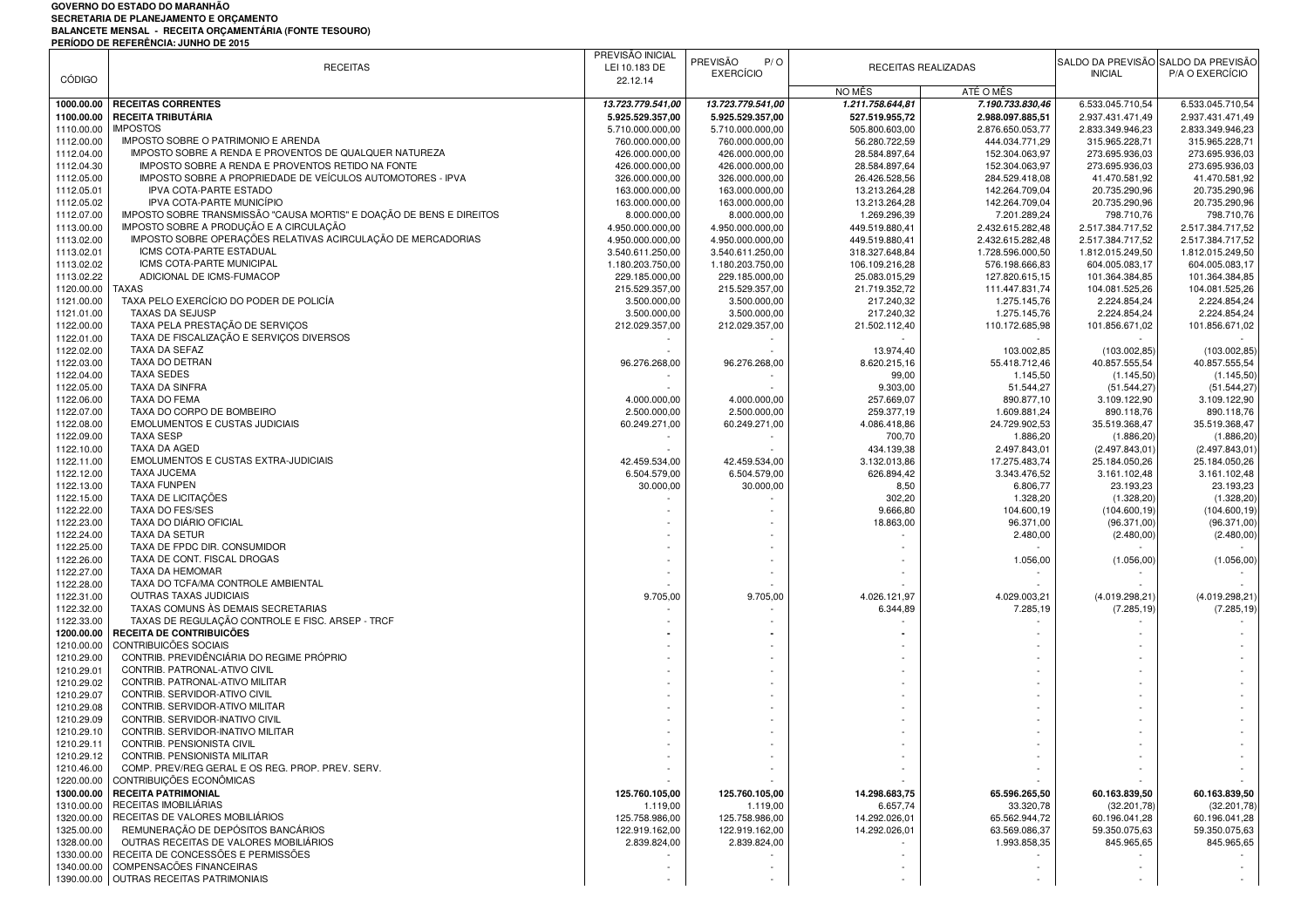## **PERÍODO DE REFERÊNCIA: JUNHO DE 2015**

|                          | PERIODO DE REFERENCIA: JUNHO DE 2015                                                            |                                      |                                      |                                  |                                      |                                      |                                      |
|--------------------------|-------------------------------------------------------------------------------------------------|--------------------------------------|--------------------------------------|----------------------------------|--------------------------------------|--------------------------------------|--------------------------------------|
|                          | <b>RECEITAS</b>                                                                                 | PREVISÃO INICIAL<br>LEI 10.183 DE    | PREVISÃO<br>P/O                      |                                  | RECEITAS REALIZADAS                  |                                      | SALDO DA PREVISÃO SALDO DA PREVISÃO  |
| <b>CÓDIGO</b>            |                                                                                                 | 22.12.14                             | <b>EXERCÍCIO</b>                     |                                  |                                      | <b>INICIAL</b>                       | P/A O EXERCÍCIO                      |
|                          |                                                                                                 |                                      |                                      | NO MÊS                           | ATÉ O MÊS                            |                                      |                                      |
| 1600.00.00               | <b>RECEITA DE SERVIÇOS</b>                                                                      | $\overline{\phantom{a}}$             |                                      | 283.679,41                       | 3.035.295,82                         | (3.035.295, 82)                      | (3.035.295, 82)                      |
| 1600.01.00               | SERVIÇOS COMERCIAIS                                                                             |                                      |                                      | 207.672,57                       | 1.357.643,27                         | (1.357.643, 27                       | (1.357.643, 27)                      |
| 1600.02.00               | <b>SERVICOS FINANCEIROS</b>                                                                     |                                      |                                      |                                  |                                      |                                      |                                      |
| 1600.06.00               | SERVICOS PORTUÁRIOS                                                                             |                                      |                                      |                                  |                                      |                                      |                                      |
| 1600.12.00               | RECEITAS JUDICIAIS                                                                              |                                      |                                      | 18.989,97                        | 18.989,97                            | (18.989, 97)                         | (18.989, 97)                         |
| 1600.13.00               | SERVIÇOS ADMINISTRATIVOS                                                                        |                                      |                                      |                                  |                                      |                                      |                                      |
| 1600.16.00               | SERVIÇOS EDUCACIONAIS                                                                           |                                      |                                      |                                  |                                      |                                      |                                      |
| 1600.17.00               | SERVIÇOS AGROPECURIOS                                                                           |                                      |                                      |                                  |                                      |                                      |                                      |
| 1600.30.00               | SERVIÇOS DE TRÂNSITO                                                                            |                                      |                                      |                                  |                                      |                                      |                                      |
| 1600.40.00               | SERVIÇOS AMBIENTAIS                                                                             |                                      |                                      |                                  |                                      |                                      |                                      |
| 1600.99.00               | OUTROS SERVIÇOS                                                                                 |                                      |                                      | 57.016,87                        | 1.658.662,58                         | (1.658.662,58)                       | (1.658.662,58)                       |
| 1700.00.00               | <b>TRANSFERÊNCIAS CORRENTES</b>                                                                 | 7.512.824.893,00                     | 7.512.824.893,00                     | 657.828.548,31                   | 4.062.176.944,42                     | 3.450.647.948,58                     | 3.450.647.948,58                     |
| 1720.00.00               | TRANSFERÊNCIAS INTERGOVERNAMENTAIS<br>TRANSFERÊNCIAS DA UNIÃO                                   | 7.483.024.893,00                     | 7.483.024.893,00                     | 657.724.757,81                   | 4.052.414.656,26                     | 3.430.610.236,74                     | 3.430.610.236,74                     |
| 1721.00.00<br>1721.01.00 | PARTICIPAÇÃO NA RECEITA DA UNIÃO                                                                | 6.283.024.893,00<br>5.606.756.137,00 | 6.283.024.893,00<br>5.606.756.137,00 | 528.169.448,79                   | 3.306.144.182,04<br>3.055.414.632,72 | 2.976.880.710,96<br>2.551.341.504,28 | 2.976.880.710,96<br>2.551.341.504,28 |
| 1721.01.01               | COTA-PARTE DO FUNDO DE PARTICIPAÇÃO DOS ESTADOS                                                 | 5.550.000.000,00                     | 5.550.000.000,00                     | 484.686.109,08<br>481.584.017,04 | 3.035.642.459,75                     | 2.514.357.540,25                     | 2.514.357.540,25                     |
| 1721.01.12               | COTA-PARTE DO IMPOSTO SOBRE PRODUTOS INDUSTRIALIZADOS-IPI                                       | 48.287.952,00                        | 48.287.952,00                        | 3.102.092,04                     | 19.535.546,51                        | 28.752.405,49                        | 28.752.405,49                        |
|                          | COTA-PARTE ESTADOS                                                                              | 36.215.964,00                        | 36.215.964,00                        | 2.326.569,03                     | 14.651.659,88                        | 21.564.304,12                        | 21.564.304,12                        |
|                          | COTA-PARTE MUNICÍPIOS                                                                           | 12.071.988,00                        | 12.071.988,00                        | 775.523,01                       | 4.883.886,63                         | 7.188.101,37                         | 7.188.101,37                         |
| 1721.01.13               | CONTRIBUIÇÃO DE INTERVENÇÃO NO DOMÍNIO ECONÔMICO                                                | 8.468.000,00                         | 8.468.000,00                         |                                  | 236.163,24                           | 8.231.836,76                         | 8.231.836,76                         |
|                          | COTA-PARTE ESTADOS                                                                              | 6.351.000,00                         | 6.351.000,00                         |                                  | 177.122,43                           | 6.173.877,57                         | 6.173.877,57                         |
|                          | COTA-PARTE MUNICÍPIOS                                                                           | 2.117.000,00                         | 2.117.000,00                         |                                  | 59.040,81                            | 2.057.959,19                         | 2.057.959,19                         |
| 1721.01.30               | COTA-PARTE CONTRIB. SAL. EDUC. QUOT. EST/FEDERAL                                                |                                      |                                      |                                  |                                      |                                      |                                      |
| 1721.01.32               | COTA-PARTE IMPOSTOS/O.C. CAMB. E SEG. T.V.M. COMER. OURO                                        | 185,00                               | 185,00                               |                                  | 463,22                               | (278, 22)                            | (278, 22)                            |
| 1721.01.99               | OUTRAS TRANSFERÊNCIAS DA UNIÃO                                                                  |                                      |                                      |                                  | 2.493.520,14                         | (2.493.520, 14                       | (2.493.520, 14)                      |
| 1721.02.00               | TRANSFERÊNCIAS DA UNIÃO                                                                         |                                      |                                      |                                  |                                      |                                      |                                      |
| 1721.22.00               | TRANSFERÊNCIA DA COMPENSAÇÃO FINANCEIRA                                                         | 75.931.699,00                        | 75.931.699,00                        | 4.766.716,94                     | 30.344.088,70                        | 45.587.610,30                        | 45.587.610,30                        |
| 1721.22.11               | COTA-PARTE COMPENS. FINANC. RECUR. HÍDRICOS CFRH                                                | 5.638.955,00                         | 5.638.955,00                         | 701.661,20                       | 2.357.499,17                         | 3.281.455,83                         | 3.281.455,83                         |
| 1721.22.20               | COTA-PARTE COMP. FINAC. RECUR. MINERAIS CFEM                                                    | 1.337.550,00                         | 1.337.550,00                         | 89.371,60                        | 895.304,13                           | 442.245,87                           | 442.245,87                           |
| 1721.22.70               | COTA-PARTE FUNDO ESPECIAL DO PETRÓLEO - FEP                                                     | 68.955.194,00                        | 68.955.194,00                        | 3.975.684,14                     | 27.091.285,40                        | 41.863.908,60                        | 41.863.908,60                        |
| 1721.33.00               | TRANSFERÊNCIAS DE RECURSOS DO SISTEMA ÚNICO DE SAÚDE-SUS FUNDO A FUNDO                          | 402.991.889,00                       | 402.991.889,00                       | 29.557.930,46                    | 176.024.464,66                       | 226.967.424,34                       | 226.967.424,34                       |
| 1721.33.06               | CONV. FUNASA/SES 0371/2009                                                                      |                                      |                                      |                                  |                                      |                                      |                                      |
| 1721.33.07               | CONV. MDS E COMB A FOME PROG. LEITE é VIDA                                                      |                                      |                                      |                                  |                                      |                                      |                                      |
| 1721.33.08               | FUNDO ESTADUAL DE SAUDE SUS                                                                     |                                      |                                      |                                  |                                      |                                      |                                      |
| 1721.33.10               | <b>PROESF</b>                                                                                   |                                      |                                      |                                  |                                      |                                      |                                      |
| 1721.33.11               | CONV. SESPA - FUNDAÇÃO NAC DE SAÚDE Nº140/96DF<br>CONV.FAEC-FNS DIVERSOS PROGRAMAS              |                                      |                                      |                                  |                                      |                                      |                                      |
| 1721.33.14<br>1721.33.17 | CONVÊNIO/ SETEPS/ MPAS/ CRECHE/ IDOSOS/ DEFICIENTE                                              |                                      |                                      |                                  |                                      |                                      |                                      |
| 1721.33.18               | MEDIA/ALTA COMPLEXIDADE VIGILÂNCIA SANITÁRIA                                                    |                                      |                                      |                                  |                                      |                                      |                                      |
| 1721.33.31               | CONVÊNIO GQV/DST - AIDS DO MINISTÉRIO DA SAÚDE                                                  |                                      |                                      |                                  |                                      |                                      |                                      |
| 1721.33.34               | MS/FNS- GOV. ESTADO/GQV/PROJ.ALVORAD                                                            |                                      |                                      |                                  |                                      |                                      |                                      |
| 1721.33.50               | SAÚDE GESTÃO PLENA                                                                              | 402.991.889,00                       | 402.991.889,00                       | 29.557.930,46                    | 176.024.464,66                       | 226.967.424,34                       | 226.967.424,34                       |
| 1721.33.51               | CONVENIOS DIBERSOS MNS/SES                                                                      |                                      |                                      |                                  |                                      |                                      |                                      |
| 1721.33.60               | CONV.MMS PREVENCAO DE CONTROLE DO CANCER                                                        |                                      |                                      |                                  |                                      |                                      |                                      |
| 1721.33.61               | TETO FIANCEIRO VIGILANCIA EM SAUDE (FUNDOVIG)                                                   |                                      |                                      |                                  |                                      |                                      |                                      |
| 1721.33.65               | PROGRAMA ESCOLA TÉCNICA MINIST SAÚDE/SES                                                        |                                      |                                      |                                  |                                      |                                      |                                      |
| 1721.33.67               | CONV. MNS 2109/ SES SANGUE HEMODERIVADOS                                                        |                                      |                                      |                                  |                                      |                                      |                                      |
| 1721.33.68               | CONV.FNS/SES FORTALECIMENTO DE VIG EM SAUDE                                                     |                                      |                                      |                                  |                                      |                                      |                                      |
| 1721.33.69               | CONV.MNS/SES REDE FRIOS                                                                         |                                      |                                      |                                  |                                      |                                      |                                      |
| 1721.33.71               | CONV.426 MNS/SES EPIDEMIOLOGIA                                                                  |                                      |                                      |                                  |                                      |                                      |                                      |
| 1721.33.72               | CONV 1513 MNS/ SES ATENÇÃO A SAÚDE DA MULHER                                                    |                                      |                                      |                                  |                                      |                                      |                                      |
| 1721.33.73               | CONV.MNS 3366/SES FORT.SUS ESTUDOS E PESQUISA                                                   |                                      |                                      |                                  |                                      |                                      |                                      |
| 1721.33.74               | CONV. 3107 MS/ SES A TENÇÃO A SAÚDE DO IDOSO                                                    |                                      |                                      |                                  |                                      |                                      |                                      |
| 1721.33.75               | CONV.MNS 1438 FORTALECIMENTO DOS CONSELHOS                                                      |                                      |                                      |                                  |                                      |                                      |                                      |
| 1721.33.76<br>1721.33.77 | CONV. 2468 MS/ SES PROGR. DE ODONTOLOGIA ESCOLAR                                                |                                      |                                      |                                  |                                      |                                      |                                      |
|                          | CONV. 3107/04 FNS/ SES/ ATENÇÃO SAÚDE DO HOMEM<br>CONV.FNS/SES/ATENCAO SAUDE SIST.PENITENCIARIO |                                      |                                      |                                  |                                      |                                      |                                      |
| 1721.33.78<br>1721.33.81 | PROGRAMA DAS ACOES ALIMENTACAO E NUTRICAO/SUS                                                   |                                      |                                      |                                  |                                      |                                      |                                      |
| 1721.33.99               | OUTRAS TRANSFERÊNCIAS DO SUS                                                                    |                                      |                                      |                                  |                                      |                                      |                                      |
| 1721.35.00               | TRANSFERÊNCIAS DE REC. DO FUNDO NACIONAL DO DESENV. EDUCAÇÃO - FNDE                             | 44.381.455,00                        | 44.381.455,00                        | 2.143.328.48                     | 23.443.021,36                        | 20.938.433,64                        | 20.938.433,64                        |
| 1721.35.01               | TRANSFERÊNCIA DO SALÁRIO EDUCAÇÃO                                                               | 22.000.000,00                        | 22.000.000,00                        | 1.486.377,02                     | 12.393.985,50                        | 9.606.014,50                         | 9.606.014,50                         |
| 1721.35.03               | TRANSF. FNDE/ PNAE                                                                              |                                      |                                      |                                  |                                      |                                      |                                      |
|                          |                                                                                                 |                                      |                                      |                                  |                                      |                                      |                                      |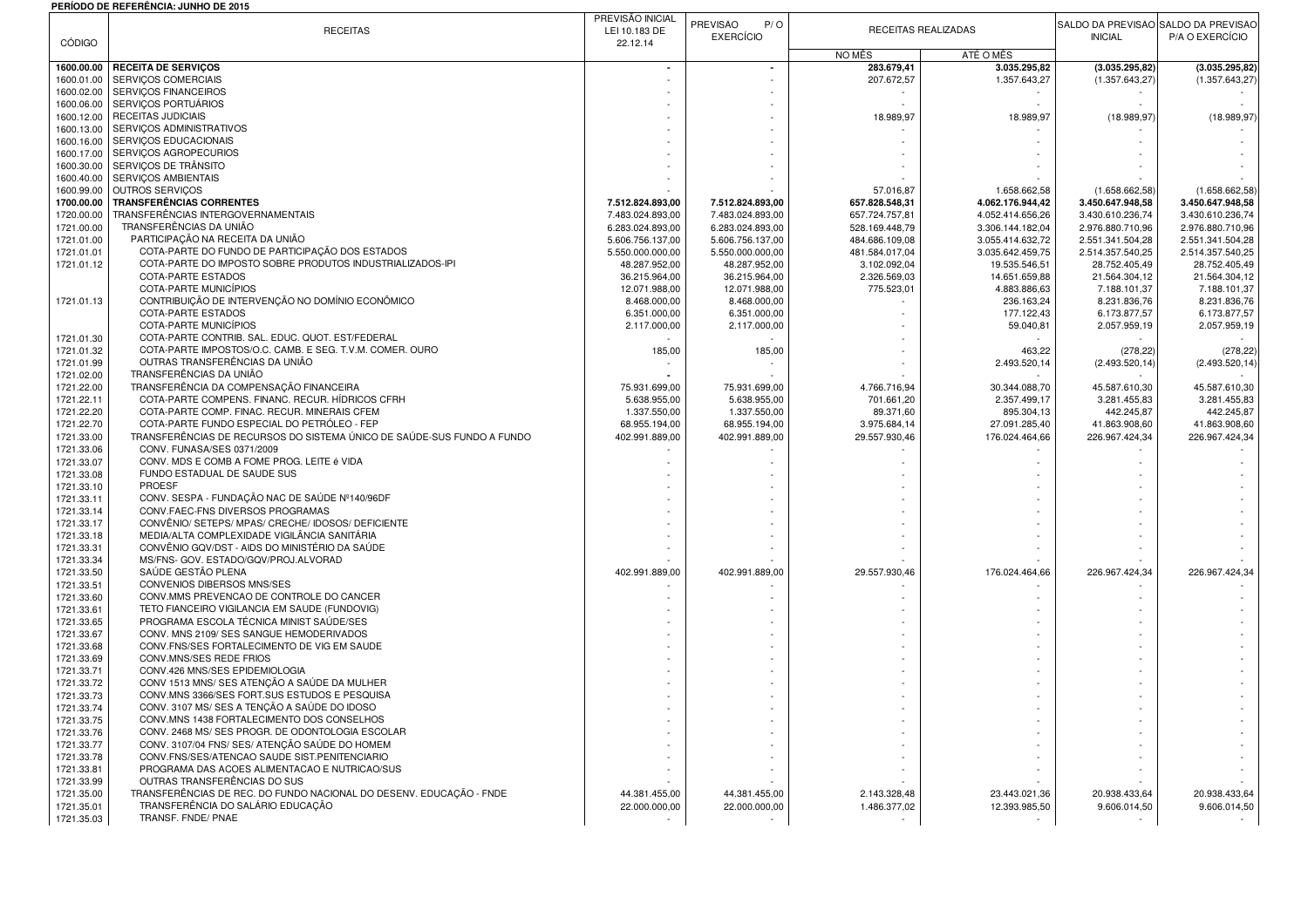## **PERÍODO DE REFERÊNCIA: JUNHO DE 2015**

| <b>CÓDIGO</b>            | <b>RECEITAS</b>                                                                                                              | PREVISÃO INICIAL<br>LEI 10.183 DE<br>22.12.14 | PREVISÃO<br>P/O<br><b>EXERCÍCIO</b>  | RECEITAS REALIZADAS          |                                  | <b>INICIAL</b>                       | SALDO DA PREVISÃO SALDO DA PREVISÃO<br>P/A O EXERCÍCIO |
|--------------------------|------------------------------------------------------------------------------------------------------------------------------|-----------------------------------------------|--------------------------------------|------------------------------|----------------------------------|--------------------------------------|--------------------------------------------------------|
|                          |                                                                                                                              |                                               |                                      | NO MÊS                       | ATÉ O MÊS                        |                                      |                                                        |
| 1721.35.04               | PROGR. DE INTEG. DA EDUC. PROF. PROEJA                                                                                       | $\sim$                                        |                                      |                              |                                  |                                      |                                                        |
| 1721.35.05<br>1721.35.06 | CONVÊNIO UEMA CAPES - DEMANDA<br><b>MERENDA ESCOLAR</b>                                                                      | 21.881.455,00                                 | 21.881.455,00                        |                              | 10.135.944,40                    | 11.745.510,60                        | 11.745.510,60                                          |
| 1721.35.07               | CONVÊNIO FNDE/SEC. DE EDUCAÇÃO                                                                                               |                                               |                                      |                              | 144.840,00                       | (144.840,00)                         | (144.840,00)                                           |
| 1721.35.08               | CONVÊNIO INEP/ME/CENSO EDUCACIONAL/SEC. EDUCAÇÃO                                                                             |                                               |                                      |                              |                                  |                                      |                                                        |
| 1721.35.99<br>1721.36.00 | OUTRAS TRANSF. DO FNDE<br>TRANSFERÊNCIA FINANCEIRA DO ICMS DESONERAÇÃO                                                       | 500.000,00<br>24.552.450,00                   | 500.000,00<br>24.552.450,00          | 656.951,46<br>2.046.037,50   | 768.251,46<br>12.276.225,00      | (268.251, 46)<br>12.276.225,00       | (268.251, 46)<br>12.276.225,00                         |
| 1721.99.00               | OUTRAS TRANSFERÊNCIAS DA UNIÃO                                                                                               | 128.411.263,00                                | 128.411.263,00                       | 4.969.326,33                 | 8.641.749,60                     | 119.769.513,40                       | 119.769.513,40                                         |
| 1724.00.00               | TRANSFERÊNCIAS MULTIGOVERNAMENTAIS                                                                                           | 1.200.000.000,00                              | 1.200.000.000,00                     | 129.555.309,02               | 746.270.474,22                   | 453.729.525,78                       | 453.729.525,78                                         |
|                          | TRANSF. DE REC. DO FUNDO DE MANUTENÇÃO E DE SENV. DA EDUCAÇÃO BÁSICA E DE VALORIZ.<br>DOS PROFISSIONAIS DA EDUCAÇÃO - FUNDEB |                                               |                                      |                              |                                  |                                      |                                                        |
| 1724.01.00               | TRANSF. DE REC. DA COMPLEM. DA UNIÃO AO FUNDO DE MANUTENÇÃO E DESENV. DA                                                     | 608.009.560,00                                | 608.009.560,00                       | 52.567.247,94                | 315.933.307,39                   | 292.076.252,61                       | 292.076.252,61                                         |
| 1724.02.00               | EDUCAÇÃO BÁSICA E DE VALORIZAÇÃO DOS PROFISSIONAIS DAEDUCAÇÃO - FUNDEB                                                       | 591.990.440,00                                | 591.990.440,00                       | 76.988.061.08                | 430.337.166.83                   | 161.653.273.17                       | 161.653.273,17                                         |
| 1730.00.00               | TRANSFERÊNCIAS DE INSTITUIÇÕES PRIVADAS                                                                                      | 29.800.000,00                                 | 29.800.000,00                        | 103.790,50                   | 9.762.288,16                     | 20.037.711,84                        | 20.037.711,84                                          |
| 1750.00.00<br>1760.00.00 | TRANSFERÊNCIAS DE PESSOAS<br>TRANSFERENCIAS DE CONVENIOS                                                                     |                                               |                                      |                              |                                  |                                      |                                                        |
| 1900.00.00               | <b>OUTRAS RECEITAS CORRENTES</b>                                                                                             | 159.665.186,00                                | 159.665.186,00                       | 11.827.777,62                | 71.827.439,21                    | 87.837.746,79                        | 87.837.746,79                                          |
| 1910.00.00               | MULTAS E JUROS DE MORA                                                                                                       | 40.095.857,00                                 | 40.095.857,00                        | 4.647.863,61                 | 23.716.452,08                    | 16.379.404,92                        | 16.379.404,92                                          |
| 1911.00.00               | MULTAS E JUROS DE MORA/TRIBUTOS                                                                                              | 40.095.857,00                                 | 40.095.857,00                        | 4.647.863,61                 | 23.716.452,08                    | 16.379.404,92                        | 16.379.404,92                                          |
| 1911.10.00<br>1911.12.00 | MULTAS E JUROS DE MORA DO ICMS<br>MULTAS E JUROS MORA DIV. ATIVA                                                             | 21.392.362,00<br>3.341.409,00                 | 21.392.362,00<br>3.341.409,00        | 1.847.114,78<br>898.270,57   | 9.825.699,15<br>3.127.691,36     | 11.566.662,85<br>213.717,64          | 11.566.662,85<br>213.717,64                            |
| 1911.13.00               | MULTAS E JUROS DE MORADO ITCD                                                                                                |                                               |                                      | 118.621,02                   | 545.418,34                       | (545.418, 34                         | (545.418, 34)                                          |
| 1911.14.00               | MULTAS E JUROS DE MORADO FUMACOP                                                                                             | 10.377,00                                     | 10.377,00                            | 75,39                        | 160.401,21                       | (150.024, 21)                        | (150.024, 21)                                          |
| 1911.16.00               | MULTAS E JUROS DE MORA DO IPVA                                                                                               | 418.350,00                                    | 418.350,00                           | 80.052,72                    | 366.049,62                       | 52.300,38                            | 52.300,38                                              |
| 1911.17.00<br>1911.18.00 | <b>INDENIZAÇÕES</b><br><b>RESTITUIÇÕES</b>                                                                                   |                                               |                                      |                              |                                  |                                      |                                                        |
| 1911.19.00               | <b>MULTAS DE TRNSITO</b>                                                                                                     |                                               |                                      |                              |                                  |                                      |                                                        |
| 1911.24.00               | MULTAS E JUROS DE MORA DO ICMS - MUNICÍPIO                                                                                   | 3.242.642.00                                  | 3.242.642,00                         | 234.489,88                   | 1.418.988,33                     | 1.823.653,67                         | 1.823.653,67                                           |
| 1911.25.00               | MULTAS E JUROS DE MORA DO IPVA - MUNICÍPIO                                                                                   | 386.745,00                                    | 386.745,00                           | 70.507,75                    | 346.456,35                       | 40.288,65                            | 40.288,65                                              |
| 1911.26.00               | MULTAS E JUROS DE MORA DIV. ATIVA - MUNICÍPIO<br>MULTAS E JUROS DEMORA - OUTROS TRIBUTOS                                     | 746.781.00                                    | 746.781,00                           | 187.695,95                   | 591.042.15                       | 155.738,85                           | 155.738,85                                             |
| 1911.99.00<br>1919.00.00 | MULTAS E JUROS DE MORA DE OUTRAS RECEITAS                                                                                    | 10.557.191,00                                 | 10.557.191,00                        | 1.211.035,55                 |                                  | 10.557.191,00                        | 10.557.191,00                                          |
| 1919.15.00               | MULTAS DIVERSAS                                                                                                              |                                               |                                      |                              |                                  |                                      |                                                        |
| 1919.16.00               | MULTAS DE TRÂNSITO                                                                                                           |                                               |                                      |                              |                                  |                                      |                                                        |
| 1920.00.00               | INDENIZAÇÕES E RESTITUIÇÕES                                                                                                  | 54.176.472,00                                 | 54.176.472,00                        | 1.423.300,05                 | 10.574.985,25                    | 43.601.486,75                        | 43.601.486,75                                          |
| 1921.00.00<br>1921.01.00 | INDENIZAÇÕES<br>COMPENSAÇÃO FINANCEIRA P/ OUTROS RECURSOS HÍDRICOS                                                           | 54.176.472,00<br>23.857,00                    | 54.176.472,00<br>23.857,00           | 1.423.300,05                 | 10.574.985,25                    | 43.601.486,75<br>23.857,00           | 43.601.486,75<br>23.857,00                             |
| 1921.03.00               | COMPENSAÇÃO FINANCEIRA ÓLEO BRUTO                                                                                            |                                               |                                      |                              |                                  |                                      |                                                        |
| 1921.09.00               | OUTRAS INDENIZAÇÕES E RESTITUIÇÕES                                                                                           | 53.537.795,00                                 | 53.537.795,00                        | 1.423.062,62                 | 10.574.747,82                    | 42.963.047,18                        | 42.963.047,18                                          |
| 1921.99.00               | OUTRAS INDENIZAÇÕES                                                                                                          | 614.820,00                                    | 614.820,00                           | 237,43                       | 237,43                           | 614.582,57                           | 614.582,57                                             |
| 1922.00.00<br>1922.10.00 | <b>RESTITUICÕES</b><br>COMPENSAÇÃO PREVIDENCIÁRIA                                                                            |                                               |                                      |                              |                                  |                                      |                                                        |
| 1922.99.00               | OUTRAS RESTITUIÇÕES                                                                                                          |                                               |                                      |                              |                                  |                                      |                                                        |
| 1930.00.00               | RECEITA DA DÍVIDA ATIVA                                                                                                      | 14.532.857,00                                 | 14.532.857,00                        | 3.663.727,74                 | 15.185.226,31                    | (652.369, 31                         | (652.369,31)                                           |
| 1931.00.00               | RECEITA DA DÍVIDA ATIVA TRIBUTÁRIA                                                                                           | 13.118.711,00                                 | 13.118.711,00                        | 3.117.521,30                 | 13.427.749,53                    | (309.038, 53)                        | (309.038, 53)                                          |
| 1931.10.00<br>1931.11.00 | RECEITA DA DÍVIDA ATIVA TRIBUTARIA<br>RECEITA DA DIVIDA ATIVA DO ICMS                                                        | 11.521.231,00                                 | 11.521.231,00                        | 1.957.597,46                 | 7.195.708,01                     | 4.325.522,99                         | 4.325.522,99                                           |
| 1931.14.00               | RECEITA DA DÍVIDA ATIVA DO IPVA                                                                                              | 1.597.480,00                                  | 1.597.480,00                         | 1.159.923,84                 | 6.232.041,52                     | (4.634.561,52)                       | (4.634.561,52)                                         |
| 1931.99.00               | RECEITA DA DÍVIDA ATIVA DE OUTROS TRIBUTOS                                                                                   |                                               |                                      |                              |                                  |                                      |                                                        |
| 1932.00.00               | RECEITA DA DÍVIDA ATIVA PARTE MUNICÍPIO.                                                                                     | 1.414.146,00                                  | 1.414.146,00                         | 546.206,44                   | 1.757.476,78                     | (343.330,78)                         | (343.330,78)                                           |
| 1990.00.00<br>1990.01.00 | RECEITAS DIVERSAS<br>OUTRAS RECEITAS DIVERSAS                                                                                | 50.860.000,00<br>50.860.000,00                | 50.860.000,00<br>50.860.000,00       | 2.092.886,22<br>2.092.886,22 | 22.350.775,57<br>22.350.775,57   | 28.509.224,43<br>28.509.224,43       | 28.509.224,43<br>28.509.224,43                         |
| 1990.05.00               | SALDOS DE EXERCÍCIOS ANTERIORES                                                                                              |                                               |                                      |                              |                                  |                                      |                                                        |
| 1990.99.00               | <b>OUTRAS RECEITAS</b>                                                                                                       |                                               |                                      |                              |                                  |                                      |                                                        |
|                          | 2000.00.00 RECEITAS DE CAPITAL<br>OPERAÇÕES DE CRÉDITO                                                                       | 1.985.091.821,00                              | 1.985.091.821,00                     | 2.302.861,94                 | 182.740.161,94                   | 1.802.351.659,06                     | 1.802.351.659,06                                       |
| 2100.00.00<br>2110.00.00 | OPERAÇÕES DE CRÉDITO INTERNAS                                                                                                | 1.708.763.977,00<br>1.700.000.000,00          | 1.708.763.977,00<br>1.700.000.000,00 | 2.302.861,94                 | 182.302.861,94<br>180.000.000,00 | 1.526.461.115,06<br>1.520.000.000,00 | 1.526.461.115,06<br>1.520.000.000,00                   |
| 2120.00.00               | OPERAÇÕES DE CRÉDITO EXTERNAS                                                                                                | 8.763.977,00                                  | 8.763.977,00                         | 2.302.861,94                 | 2.302.861,94                     | 6.461.115,06                         | 6.461.115,06                                           |
| 2200.00.00               | ALIENAÇÃO DE BENS                                                                                                            | 816.175,00                                    | 816.175,00                           |                              | 437.300.00                       | 378.875,00                           | 378.875,00                                             |
| 2210.00.00               | ALIENAÇÃO DE BENS MÓVEIS                                                                                                     | 816.175,00                                    | 816.175,00                           |                              | 437.300,00                       | 378.875,00                           | 378.875,00                                             |
| 2220.00.00<br>2300.00.00 | ALIENAÇÃO DE BENS IMÓVEIS<br>AMORTIZAÇÕES DE EMPRÉSTIMOS                                                                     |                                               |                                      |                              |                                  |                                      |                                                        |
| 2310.00.00               | DE EMPRESTIMOS                                                                                                               |                                               |                                      |                              |                                  |                                      |                                                        |
| 2320.00.00               | DE FINANCIAMENTOS                                                                                                            |                                               |                                      |                              |                                  |                                      |                                                        |
| 2400.00.00               | TRANSFERÊNCIAS DE CAPITAL                                                                                                    | 275.511.669,00                                | 275.511.669,00                       |                              |                                  | 275.511.669,00                       | 275.511.669,00                                         |
| 2420.00.00<br>2421.00.00 | TRANSFERÊNCIAS INTERGOVERNAMENTAIS<br>TRANSFERÊNCIAS DA UNIÃO                                                                | 275.511.669.00<br>275.511.669,00              | 275.511.669,00<br>275.511.669,00     |                              |                                  | 275.511.669,00<br>275.511.669,00     | 275.511.669,00<br>275.511.669,00                       |
| 2430.00.00               | TRANSFERÊNCIAS DE INSTITUIÇÕES PRIVADAS                                                                                      |                                               |                                      |                              |                                  |                                      |                                                        |
|                          | 2500.00.00 OUTRAS RECEITAS DE CAPITAL                                                                                        |                                               |                                      |                              |                                  |                                      |                                                        |